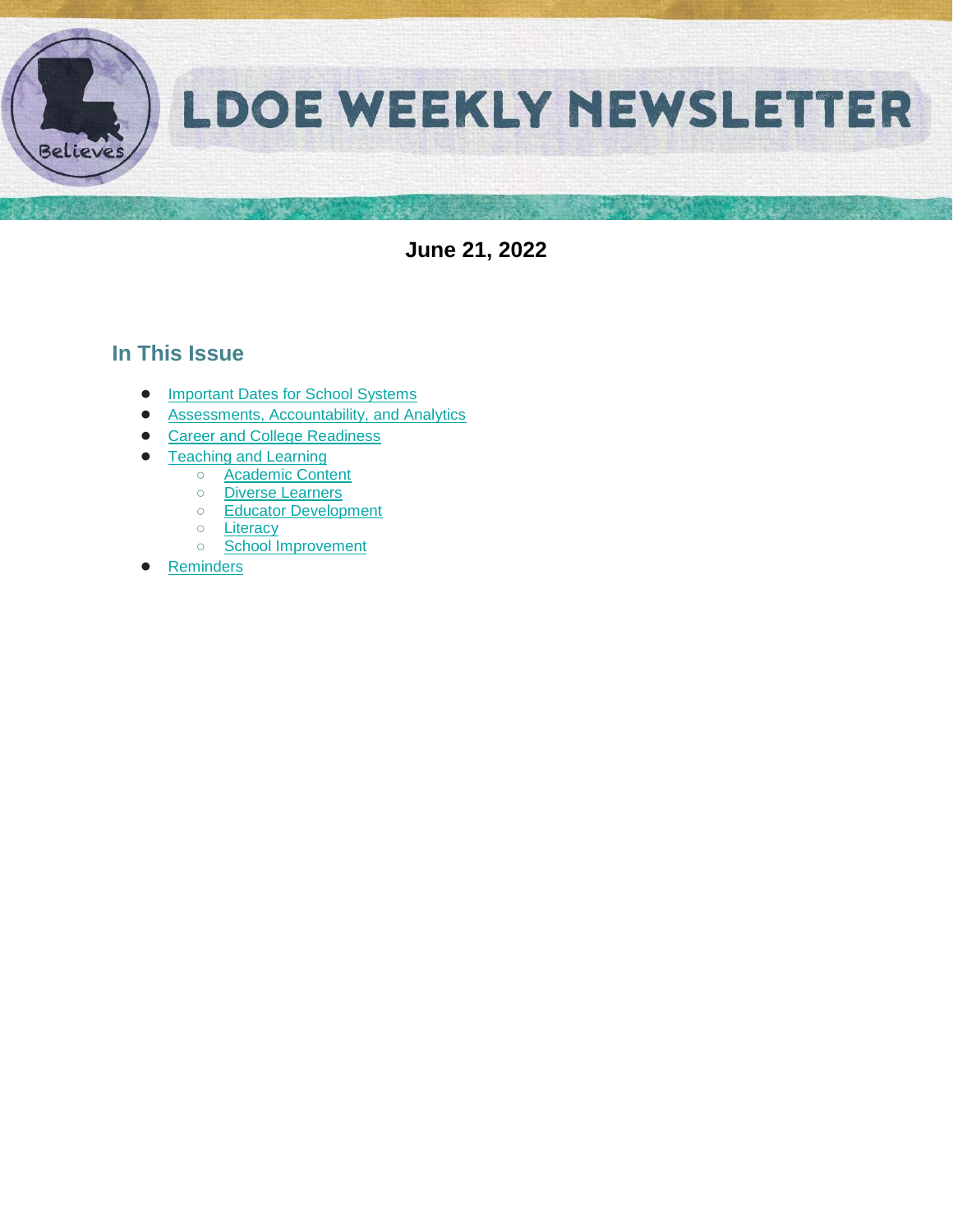# <span id="page-1-0"></span>**Important Dates for School Systems**

| <b>Office Hours</b>                                                                                                                                              |                      |  |  |  |  |
|------------------------------------------------------------------------------------------------------------------------------------------------------------------|----------------------|--|--|--|--|
| <b>Office Hours Title</b>                                                                                                                                        | <b>Zoom Link</b>     |  |  |  |  |
| Data Coordinator Office Hours                                                                                                                                    | June 23 at 1 p.m.    |  |  |  |  |
| P-EBT Data Managers Office Hours                                                                                                                                 | June 28 at 10 a.m.   |  |  |  |  |
| Early Childhood Lead Agencies Office Hours                                                                                                                       | June 28 at 3 p.m.    |  |  |  |  |
| <b>Assessment and Accountability Office Hours</b>                                                                                                                | June 28 at 3:45 p.m. |  |  |  |  |
| <b>Monthly Calls*</b>                                                                                                                                            |                      |  |  |  |  |
| <b>Monthly Call Title</b>                                                                                                                                        | <b>Zoom Link</b>     |  |  |  |  |
| <b>Nutrition Support Monthly Call</b>                                                                                                                            | July 5 at 1 p.m.     |  |  |  |  |
| <b>Charter Authorizers Monthly Call</b>                                                                                                                          | July 13 at 11 a.m.   |  |  |  |  |
| <b>BESE Authorized Charter School Monthly Call</b>                                                                                                               | July 13 at 3 p.m.    |  |  |  |  |
| Data Coordinator Monthly Call                                                                                                                                    | July 14 at 1 p.m.    |  |  |  |  |
| Legislative and Policy Support Monthly Call                                                                                                                      | July 17 at 10 a.m.   |  |  |  |  |
| Assessment and Accountability Monthly Call                                                                                                                       | July 19 at 3:45 p.m. |  |  |  |  |
| Student Well-Being Monthly Call                                                                                                                                  | July 20 at 9:30 a.m. |  |  |  |  |
| Nonpublic Monthly Call                                                                                                                                           | July 20 at 3 p.m.    |  |  |  |  |
| Federal Support and Grantee Relations Monthly Cal                                                                                                                | July 21 at 10 a.m.   |  |  |  |  |
| Career and College Readiness Monthly Call                                                                                                                        | July 28 at 3 p.m.    |  |  |  |  |
| Alternative Education Leaders Monthly Call                                                                                                                       | August 3 at 9 a.m.   |  |  |  |  |
| <b>Education Technology Monthly Call</b>                                                                                                                         | August 11 at 9 a.m.  |  |  |  |  |
| *Monthly call presentations are available in the School Improvement Library. View the School System<br>Support Calendar to access a complete schedule of events. |                      |  |  |  |  |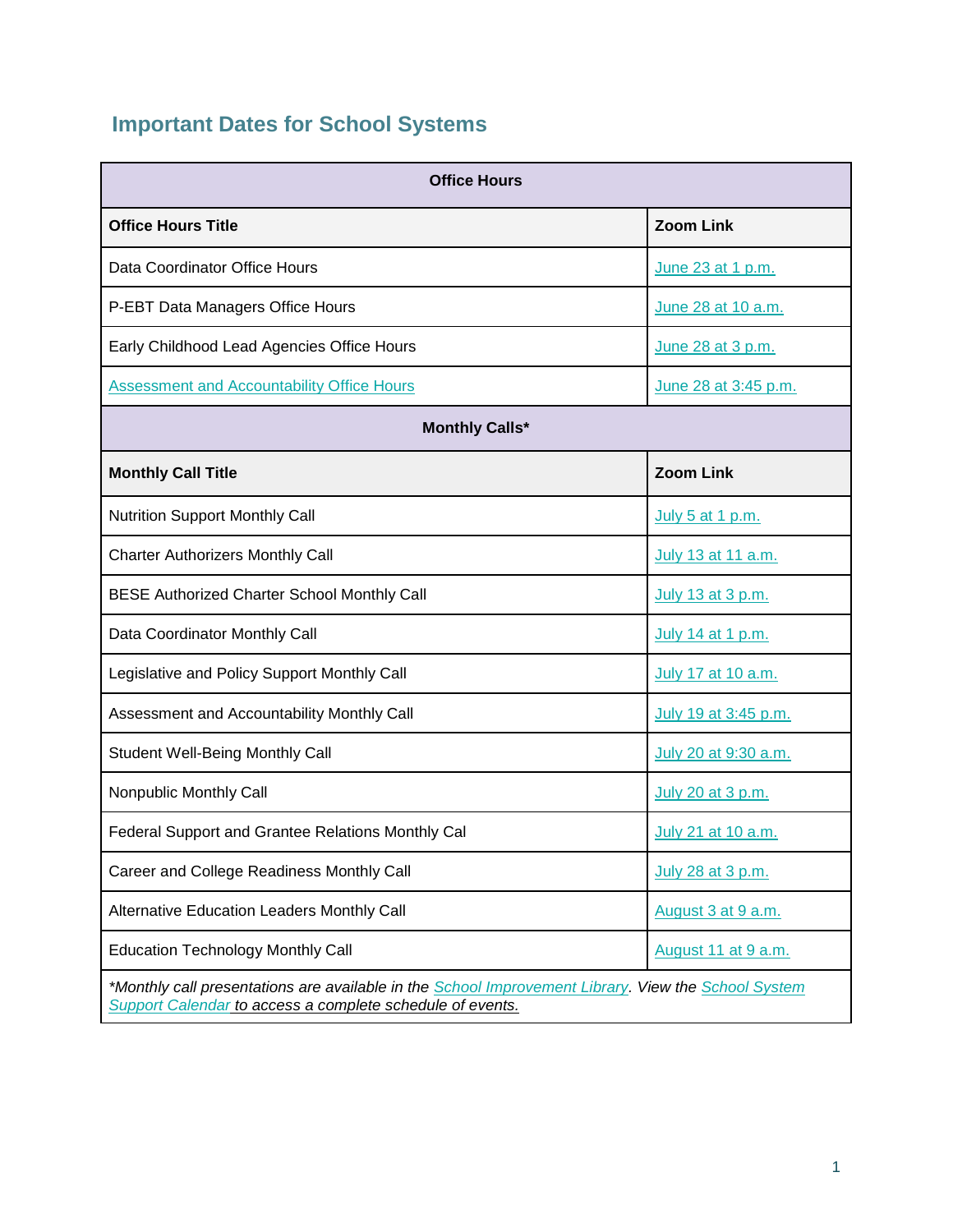<span id="page-2-0"></span>

| <b>Upcoming Events</b>                                             |                    |  |  |  |
|--------------------------------------------------------------------|--------------------|--|--|--|
| Diverse Learners: Accelerate Louisiana's Tutoring Strategy Webinar | June 23 at 2 p.m.  |  |  |  |
| School Support Institutes Webinar                                  | June 29 at 10 a.m. |  |  |  |
| Guidance for Leading Inclusive Special Education Programs Webinar  | July 5 at 1 p.m.   |  |  |  |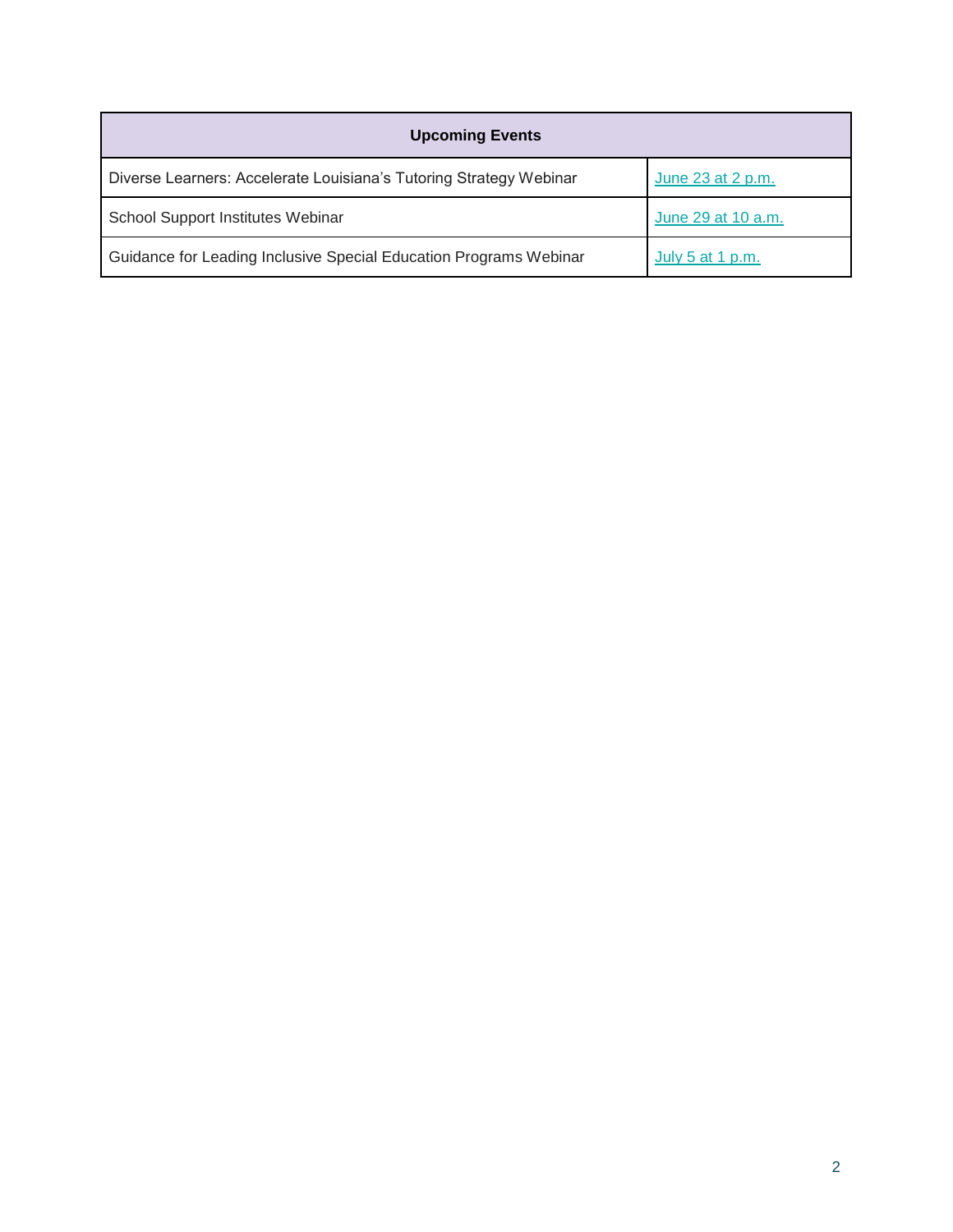# **Assessments, Accountability and Analytics**

# **State Placement Testing**

**Please share this information with school and district test coordinators.**

Pursuant to Bulletin 1566, Chapter 5: Placement Policies, transfer students, students seeking to transfer to a public school in grades 5 or 9 from any in-state nonpublic school, approved home study program, or out-of-state school shall be required to take the English language arts and mathematics portions of the State Placement Test.

- The 2022-2023 state placement test will be available in DRC INSIGHT beginning July 1.
- When possible, please notify DRC 30 days prior to testing students.
- Results will be returned in the reporting section of INSIGHT.
- If a school tested in June with the prior year test, results will return as expected.

Please contact [assessment@la.gov](mailto:assessment@la.gov) with questions.

## **LEAP 2025**

#### **Please share this information with school and district test coordinators.**

Please submit any voids for the high school testing window that began on June 20 and ends on June 24 as soon as possible, but no later than June 27.

Please contact [assessment@la.gov](mailto:assessment@la.gov) with questions related to LEAP 2025.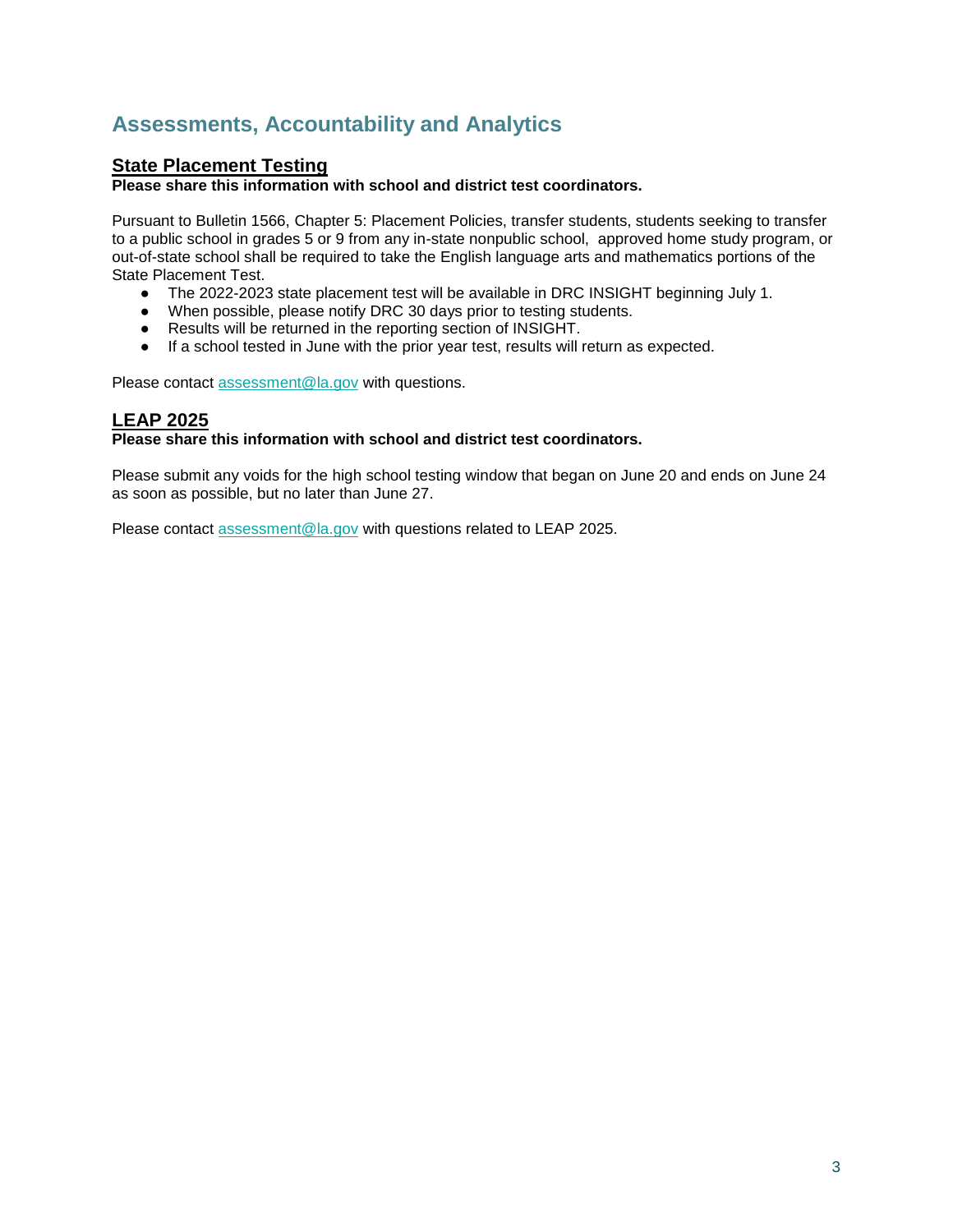# <span id="page-4-0"></span>**Career and College Readiness**

## **LEAP 2025 Statewide Graduation Flexibilities**

#### **Please share with secondary supervisors, high school administrators, district test coordinators and school counselors.**

The Board of Elementary and Secondary Education (BESE) has granted additional opportunities for high school seniors to meet the LEAP 2025 and Career Diploma IBC credentialing requirement for students in all school systems.

The aforementioned opportunities are available to high school seniors statewide who were enrolled during spring 2022 and will have graduated by August 31, 2022; met all other graduation requirements; and attempted all LEAP 2025 assessments at least one time. Please refer to the Regulatory Flexibility [Guidance document](https://www.louisianabelieves.com/docs/default-source/links-for-newsletters/update-2022-leap-2025-statewide-graduation-flexibilities.pdf) for additional information.

Please contact [highschoolacademics@la.gov](mailto:highschoolacademics@la.gov) with questions.

#### **Carl Perkins Leader Retreat**

#### **Please share with Perkins representatives from each educational agency.**

LCTCS and LDOE will convene an in-person CTE Leaders Retreat on July 20, 2022 at the West Baton Rouge Conference Center. [Registration](https://forms.office.com/Pages/ResponsePage.aspx?id=KJvr2XzPOkSIdWXp-b6r_lISPvs3XmJOl31IRYQ5FXZUMzBFODQ3VTFKNUc5VERVUEZQU0xKQVBERC4u) for the Carl Perkins CTE Leaders Retreat is by invitation only, exclusive to the Perkins representative from each educational agency.

The exclusivity of the retreat is designed with the intention to foster a brave environment that allows for strengthening connections, deepening knowledge, and supporting leadership development.

Please contact [jumpstart@la.gov](mailto:jumpstart@la.gov) with questions.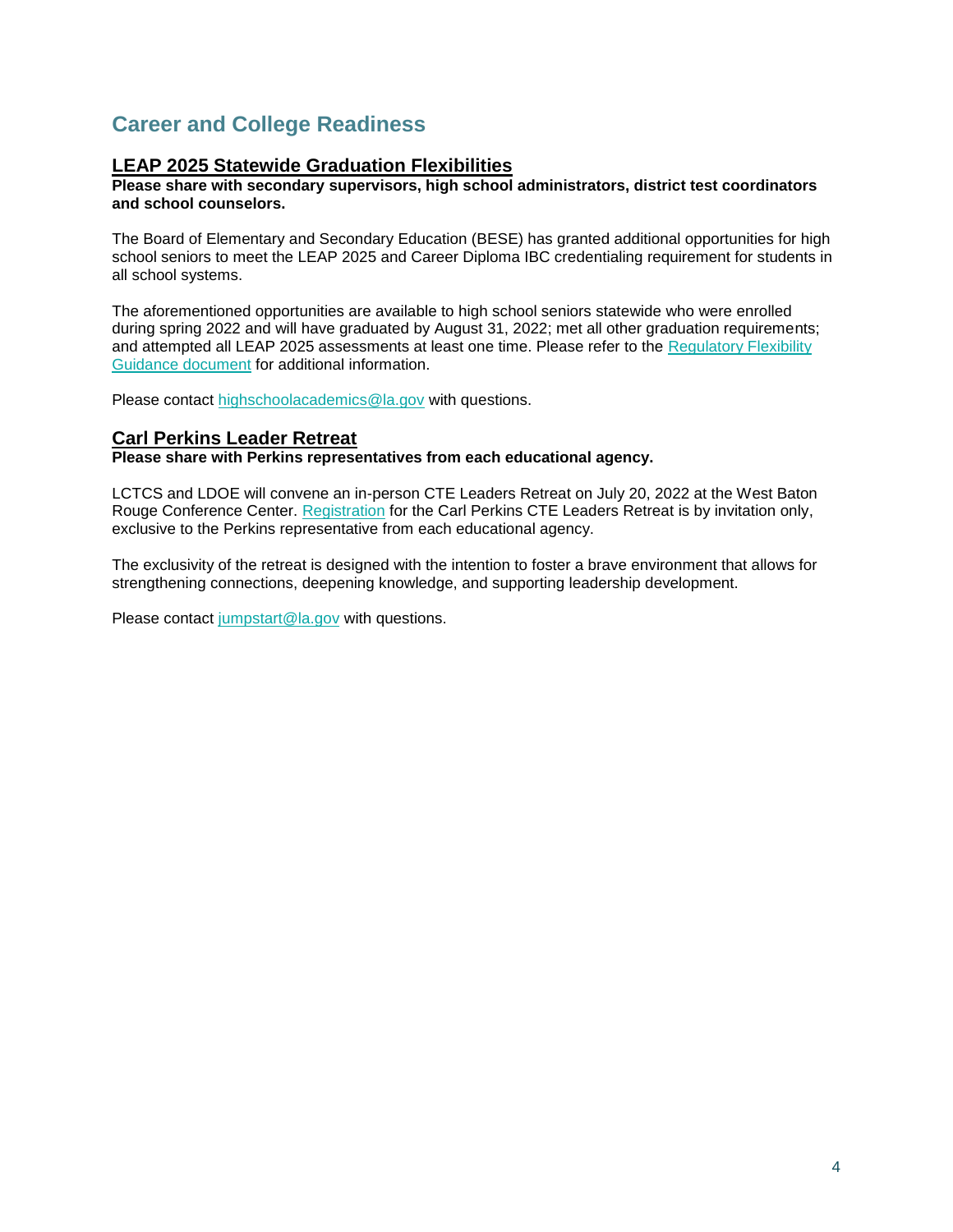# <span id="page-5-0"></span>**Teaching and Learning**

# <span id="page-5-1"></span>**Academic Content**

### **High School Outbreak Science Pilot: Free Summer Professional Learning Please share with CTE supervisors, high school science/STEM supervisors and administrators, and high school STEM teachers.**

The Department is supporting a high school [outbreak science pilot](https://drive.google.com/file/d/1hdzyczwchOaatOE354O0OV4mGCEMTlyF/view?usp=sharing) in partnership with the Operation [Outbreak](https://operationoutbreak.org/) development team from the Broad Institute. Feedback from participating schools and teachers will inform the design and potential future implementation of high school STEM coursework. Interested educators are invited to attend a free four-day virtual summer training July 11-14. To reserve a space in this training, participants must [register](https://forms.gle/vMZ6F1Hf4VVcwhPD9) no later than June 30.

Please email [STEM@la.gov](mailto:STEM@la.gov) with questions and for more information about pilot participation.

## **STEM and High School Science Teacher Micro-Credentialing Opportunity Expanded**

**Please share with high school science/STEM supervisors, administrators, and teachers.**

The Department has received an Education Innovation and Research grant from the U.S. Department of Education to research and develop a new mechanism to provide high-quality professional support and one of the nation's first credentialing systems to recognize the expertise of STEM teachers. This opportunity is now expanding to include high school biology, chemistry, and physics teachers who are currently teaching or plan to teach [high-quality science](https://www.louisianabelieves.com/docs/default-source/year-long-planning/high-quality-science-curriculum.pdf?sfvrsn=7d969a1f_14) curriculum during the upcoming academic year[.](https://www.louisianabelieves.com/resources/library/k-12-science-resources) Teachers who teach coursework within the Pre-Engineering or Digital Design and Emergent Media high school [STEM Pathways](https://louisianabelieves.com/courses/louisiana-stem-initiative) are also eligible.

Please visit the [research project information page](https://www.rand.org/education-and-labor/projects/STEM-micro-credentials.html) [f](https://www.rand.org/education-and-labor/projects/STEM-micro-credentials.html)or more information. Interested participants should contact [STEM@la.gov](mailto:STEM@la.gov) by August 1 to register. Please contact [STEM@la.gov](mailto:STEM@la.gov) with questions.

# <span id="page-5-2"></span>**Diverse Learners**

### **Guidance for Leading Inclusive Special Education Programs June Update Please share with system leaders and special education leaders.**

The Department will continue to release monthly [guidance](https://www.louisianabelieves.com/resources/library/school-improvement) this summer covering a critical topic of special education programming and will follow each release with a webinar that will support school system implementation. School system leaders are encouraged to review the guidance materials and attend webinars in partnership with special education leaders. On June 28, the Department will release guidance on cultivating high-quality teaching and learning aligned to Louisiana's Vision for Success. School system leaders are encouraged to attend the hour-long implementation webinar on [July 5 at 1 p.m.](https://ldoe.zoom.us/j/99590926305?pwd=M0pEQ0cyMm9ERGdqU3FsODFOMjVUZz09)

Please contact [diverselearnersupport@la.gov](mailto:diverselearnersupport@la.gov) with questions.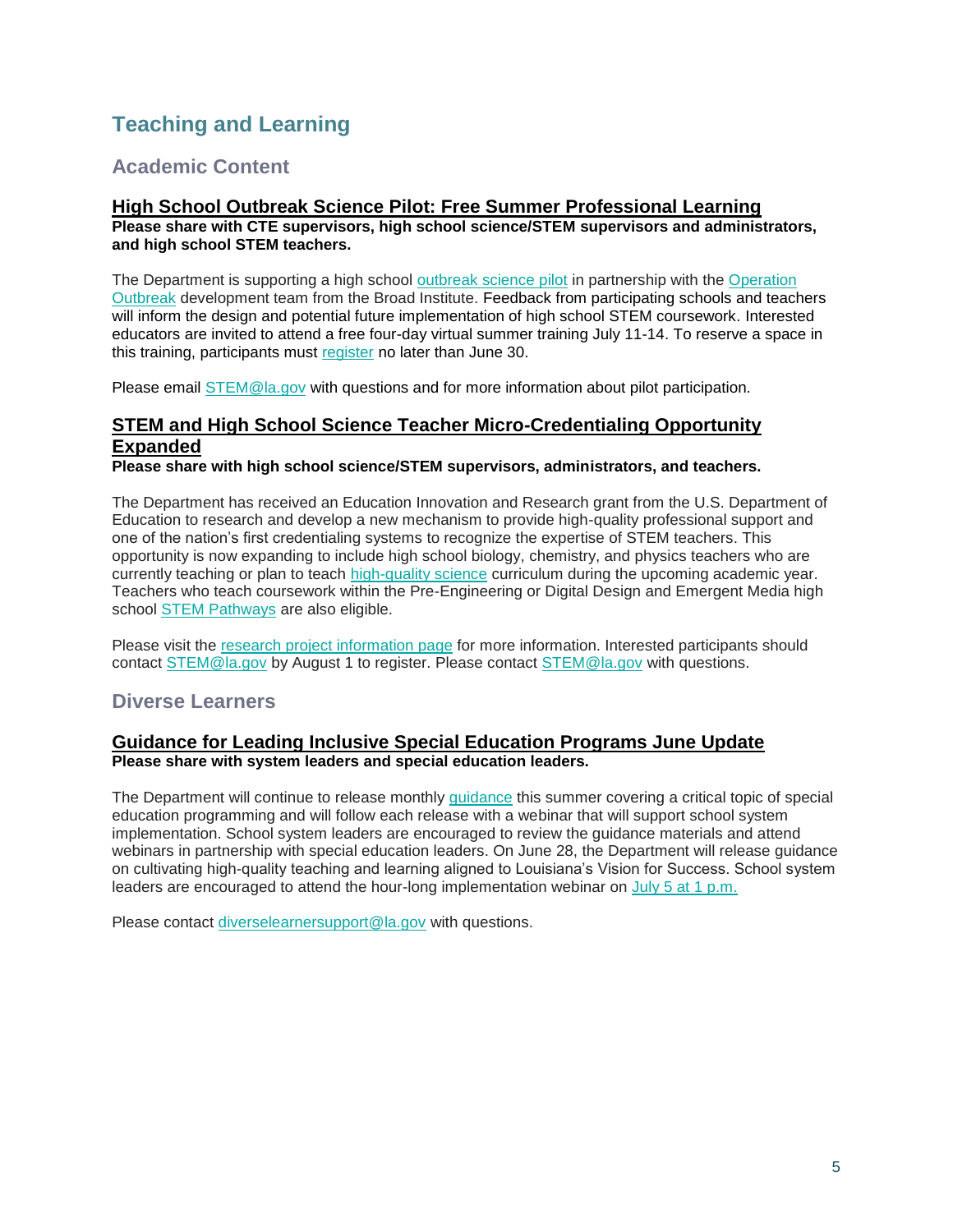# **Reminder: Annual Parent Survey for Parents of Students with Disabilities**

**Please share with special education leaders.**

Each year the Departmen[t](https://louisianabelieves.com/students-with-disabilities/louisiana-special-education-parent-involvement-survey) [surveys](https://louisianabelieves.com/students-with-disabilities/louisiana-special-education-parent-involvement-survey) parents of children with disabilities in specific school systems to seek feedback on parental involvement. **We are looking for input from parents in the following school systems by June 30:** Avoyelles, Calcasieu, Caldwell, Iberia, Iberville, Lafayette, Natchitoches, St. Charles, St. Helena, St. Martin, Tensas, City of Bogalusa, Special School District, Belle Chasse Academy, The MAX Charter School, Community School for Apprenticeship Learning, Inc., Voices for International Business and Education, Lycee Francais de la Nouvelle-Orleans, New Orleans College Preparatory Academies, FirstLine Schools, Inc., Northeast Claiborne Charter, Acadiana Renaissance Charter Academy, Lafayette Charter Foundation, Alice M. Harte Elementary Charter School, New Orleans Charter Science and Mathematics High School, McDonogh 42 Charter School, and GEO Next Generation High School.

School systems listed above should ensure they have sent parents of students with disabilities a letter with survey access information and continue to use all communication structures to encourage parent participation.

Please contact [specialeducation@la.gov](mailto:specialeducation@la.gov) with questions.

# <span id="page-6-0"></span>**Educator Development**

# **Continuous Learning Toolkit Released**

**Please share with system leaders.**

The Department recently released the [Continuous Learning Toolkit.](https://www.louisianabelieves.com/docs/default-source/covid-19-resources/continuous-learning-toolkit.pdf) This toolkit includes guidance for system leaders on how to develop a continuous learning plan for modified operations during extended school closures. The Department will host a second webinar on July 14 at 9 a.m. System leaders should plan to attend the July webinar if they missed the one held on June 15.

### **Webinar Date and Time:** July 14 at 9 a.m.

**Webinar Link:** <https://ldoe.zoom.us/j/99824313990?pwd=eXFsOXMxb0svWmhscWcwNFJBOWtiUT09> **Webinar Phone Number:** 1-346-248-7799 **Meeting ID#:** 998 2431 3990 **Passcode:** 901854

Please contact [keisha.thomas2@la.gov](mailto:Keisha.Thomas2@la.gov) with questions.

# **New Teacher Experience: Pilot Opportunity Deadline June 24**

**Please share with school leaders and system leaders.**

The New Teacher Experience (NTE) Pilot will provide school systems with strategies to foster a community of practices and create conditions for effective teaching and learning. In addition, the pilot will support the direct work of principals, mentors, and colleagues with new teachers. Participating school systems will be asked to implement best practices throughout the year and work with the LDOE in fine tuning the New Teacher Experience.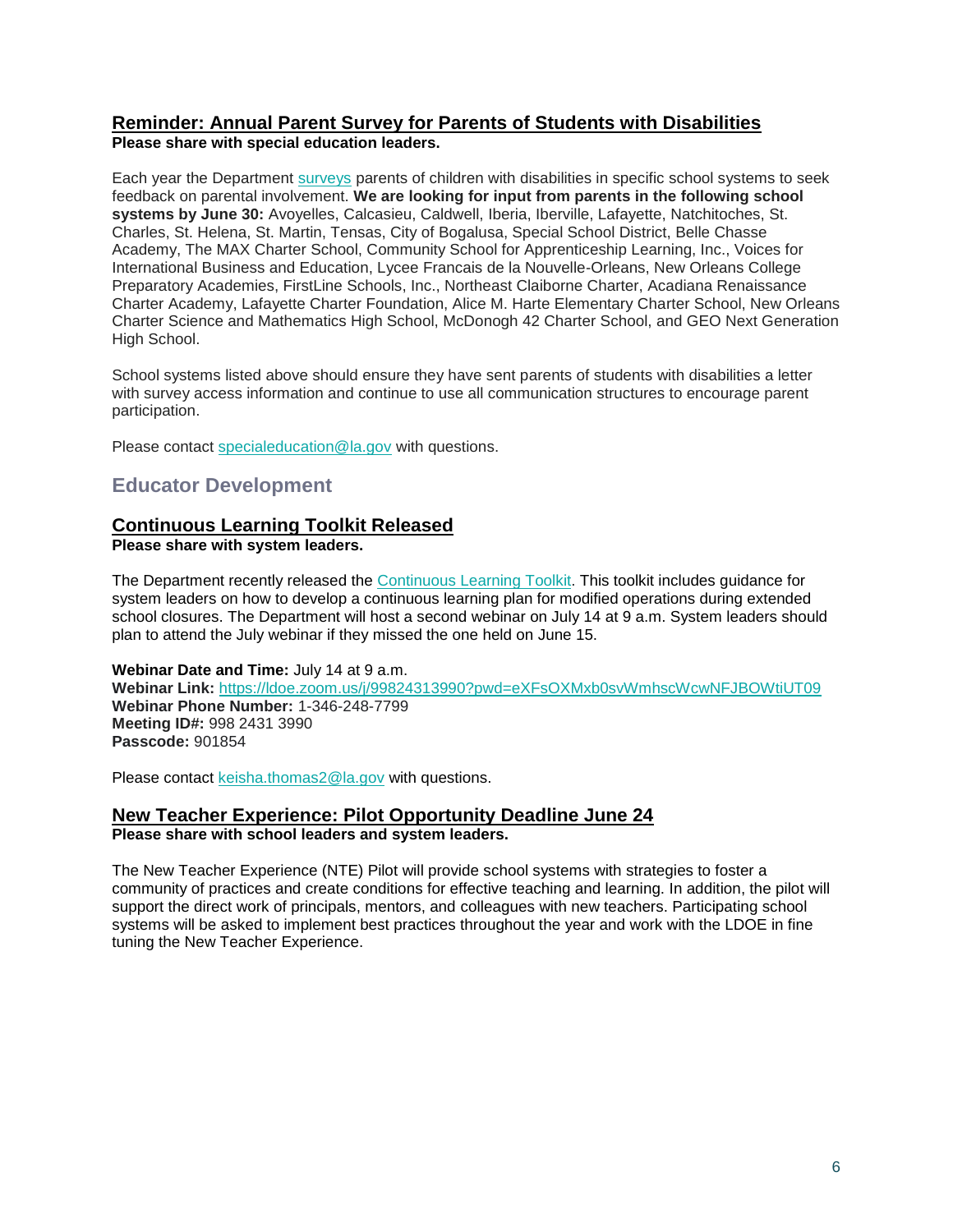School systems may be interested in participating in this pilot if they do not have a support program in place for new teachers, or if they have one that they want to modify to include additional best practices. All pilot participants will need to have teachers participate in at least two of the following supports for new teachers:

- Affinity groups
- Professional development modules
- Mentoring

Funding will be provided to support the NTE. Funding may be used for

- stipends for mentors supporting new teachers,
- funding for mentor training and credentialing,
- travel costs for attending in person training sessions, and.
- completion stipends for participating new teachers.

#### **School Systems could receive up to \$50,000 to support this work.**

The [application](https://docs.google.com/forms/d/e/1FAIpQLSfhekakJahgArZUUi0-BZWjbk4jKUVVmTZCiyN8cliZfIc9jg/viewform?usp=sf_link) for this pilot opportunity is now open. The application process is simple and should take about ten minutes to complete. If interested, please submit an [application](https://docs.google.com/forms/d/e/1FAIpQLSfhekakJahgArZUUi0-BZWjbk4jKUVVmTZCiyN8cliZfIc9jg/viewform?usp=sf_link) by **June 24.**

Please send questions to [laurie.carlton@la.gov.](mailto:laurie.carlton@la.gov)

### **New Teacher Experience: Summer Kick-Off Registration Please share with school leaders and system leaders.**

The Department will host the [New Teacher Experience: Summer Kick Off](https://www.louisianabelieves.com/docs/default-source/awards/new-teacher-experience-summer-kick-off.pdf?sfvrsn=fa4e6518_2) on **July 25** in Baton Rouge. This will be a full day of professional development and fun to welcome our new Louisiana teachers.

[Registration](https://docs.google.com/forms/d/e/1FAIpQLSfhekakJahgArZUUi0-BZWjbk4jKUVVmTZCiyN8cliZfIc9jg/viewform?usp=sf_link) for this event will be first come, first served. School systems must have the name and email address of new teachers in order to register for this event. New teachers must already be hired by a school system in order to be registered.

The [registration link](https://docs.google.com/forms/d/e/1FAIpQLSfhekakJahgArZUUi0-BZWjbk4jKUVVmTZCiyN8cliZfIc9jg/viewform?usp=sf_link) is now open and will close **Friday, July 8** or once capacity is reached. New teachers registered for this event will receive logistical details via email prior to the event.

Please contact [laurie.carlton@la.gov](mailto:laurie.carlton@la.gov) with questions.

#### **Workforce Reporting Update**

#### **Please share with systems leaders, school leaders, human resource directors, security coordinators, and data managers.**

The new Workforce Dashboard is available to all system and site leaders. To gain access, please reach out to your system's Security Coordinator. If you missed the June webinar on how to access and navigate the EdLink Workforce Dashboard, please be sure to join the August session. July's session will focus on best practices for interacting with your workforce data, so you will still be able to engage in the session, even if you missed the June webinar. Details for the July and August webinars follow.

#### **Workforce Reporting: Dashboard Best Practices: using the dashboard in your workflow**

- **Meeting Date and Time:** July 12 at 10 a.m.
- **Meeting Link:** <https://zoom.us/j/8322783910?pwd=OGNjTTNXQTg4bUVqVHVaZHVET1gydz09>
- **Meeting ID#:** 832 278 3910
- **Meeting Passcode:** i3PfJs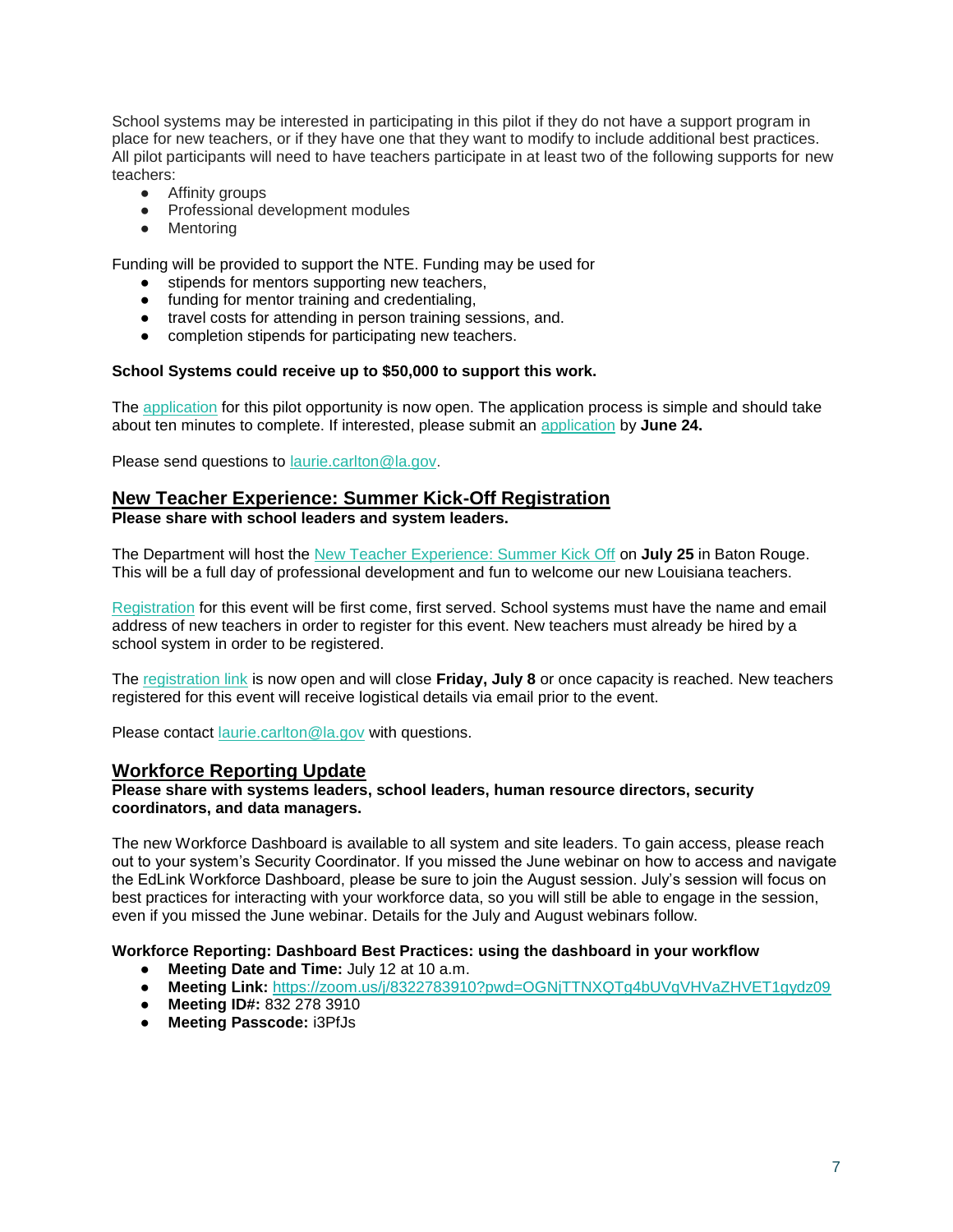### **Combination Training for participants unable to attend in June or July**

- **Meeting Date and Time:** August 9 at 10 a.m.
- **Meeting Link:** <https://zoom.us/j/8322783910?pwd=OGNjTTNXQTg4bUVqVHVaZHVET1gydz09>
- **Meeting ID#:** 832 278 3910
- **Meeting Passcode:** i3PfJs

Please contact [emily.smiley@la.gov](mailto:emily.smiley@la.gov) with questions.

## <span id="page-8-0"></span>**Literacy**

## **Regional Literacy PD Opportunities**

#### **Please share with literacy teachers and leaders.**

The Literacy Division will be embarking on a summer regional PD tour with stops in every region of Louisiana. Please refer to the table below for details on this opportunity. All schools and systems in the parishes listed for each region are invited to attend. Please use the registration links for each region to sign-up for this free professional development opportunity. Topics will include literacy resources to help teachers and interventionists provide targeted supports, foundational skills support for upper elementary students, and literacy best practices implementation support for middle and high school instruction.

| Date & Time                         | <b>Region</b> | <b>Venue</b>                                                                                                                               | <b>Included Parishes</b>                                                                                                                                                                | <b>Registration Link</b> |
|-------------------------------------|---------------|--------------------------------------------------------------------------------------------------------------------------------------------|-----------------------------------------------------------------------------------------------------------------------------------------------------------------------------------------|--------------------------|
| July 11<br>$9:45$ a.m. $-3:45$ p.m. | Central       | <b>EBRPL - Main Library</b><br>7711 Goodwood Blvd.<br>Baton Rouge, LA 70806<br>Max Capacity: 300                                           | Ascension, Assumption,<br>Avoyelles, EBR, East<br>Feliciana, Iberia, Iberville,<br>Lafayette, Pointe Coupee,<br>St. Landry, St. Martin, St.<br>Mary, WBR, West Feliciana                | https://bit.ly/3Hxl9ux   |
| July 12<br>8:30 a.m. - 3 p.m.       | Northshore    | <b>Treen Technology Center</b><br>2024 Livingston St.<br>Mandeville, LA 70448<br>Max Capacity: 200                                         | Bogalusa, St. Helena, St.<br>Tammany, Tangipahoa,<br>Washington                                                                                                                         | https://bit.ly/3O2dTdZ   |
| July 13<br>8:30 a.m. - 3 p.m.       | Southeast     | <b>St. Charles Parish Public</b><br>Schools Professional<br><b>Learning Center</b><br>12727 US-90<br>Luling, LA 70070<br>Max Capacity: 200 | Lafourche, Jefferson,<br>Orleans, Plaquemines, St.<br>Bernard, St. Charles, St.<br>James, St. John,<br>Terrebonne                                                                       | https://bit.ly/3b7kDso   |
| July 19<br>8:30 a.m. - 3 p.m.       | Northeast     | <b>OPSB Commons</b><br>765 Slack Street<br>West Monroe, LA 71291<br>Max Capacity: 150                                                      | Caldwell, Catahoula,<br>Concordia, East Carroll,<br>Franklin, Jackson, Lasalle,<br>Lincoln, Madison, Monroe,<br>Morehouse, Ouachita,<br>Richland, Tensas, Union,<br><b>West Carroll</b> | https://bit.ly/3xvhl9L   |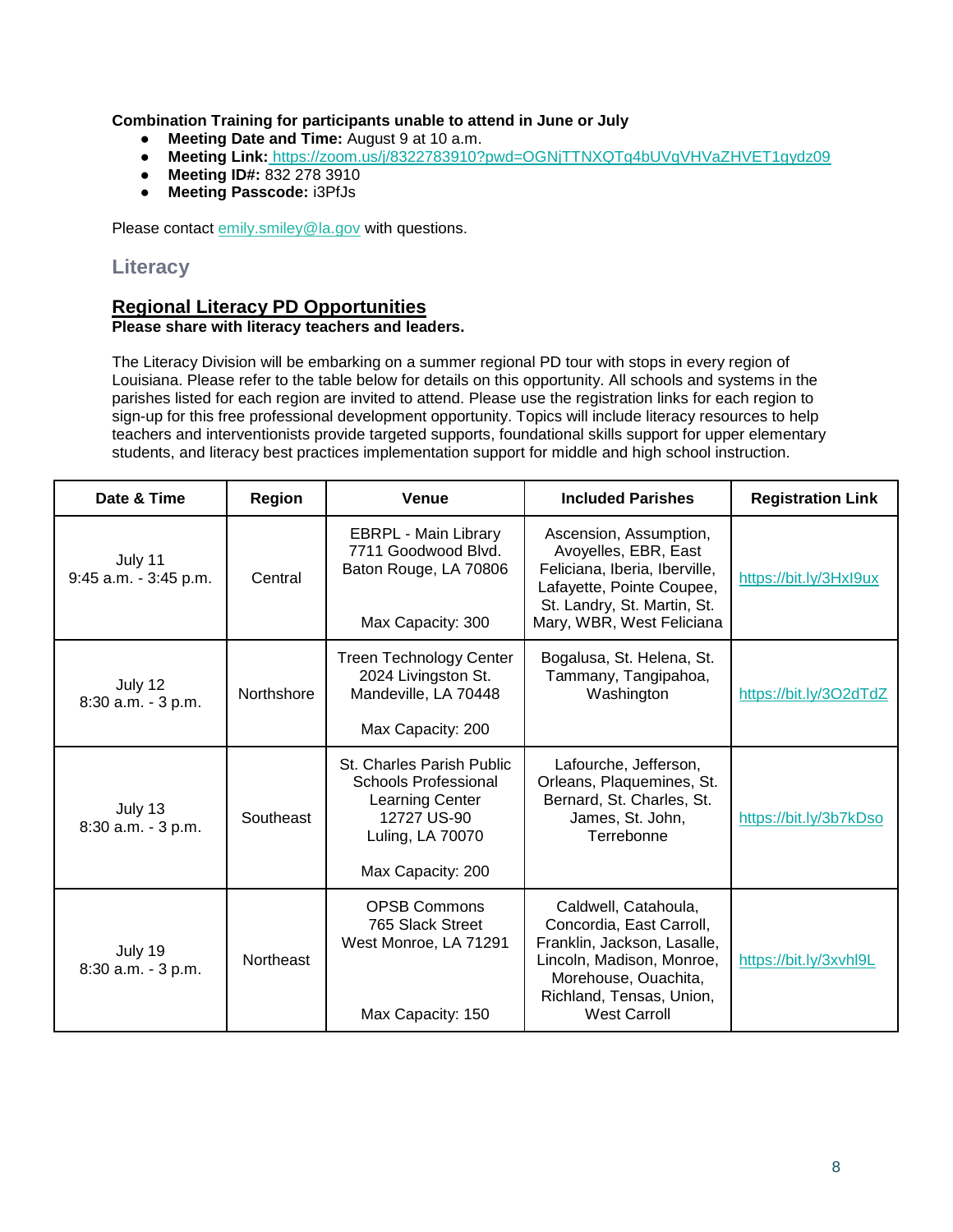| July 20<br>8:30 a.m. - 3 p.m.    | <b>Northwest</b> | Airline High School<br>Auditorium<br>2801 Airline Drive<br>Bossier City, LA 71111<br>Max Capacity: 300 | Bienville, Bossier, Caddo,<br>Claiborne, Desoto, Grant,<br>Natchitoches, Red River,<br>Sabine, Webster, Winn       | https://bit.ly/3xul9s1 |
|----------------------------------|------------------|--------------------------------------------------------------------------------------------------------|--------------------------------------------------------------------------------------------------------------------|------------------------|
| July 21<br>$8:30$ a.m. $-3$ p.m. | Southwest        | Calcasieu Parish School<br><b>Board Central Office</b><br>3310 Broad St.<br>70615<br>Max Capacity: 200 | Acadia, Allen, Beauregard,<br>Calcasieu, Cameron,<br>Evangeline, Jefferson<br>Davis, Rapides, Vermilion,<br>Vernon | https://bit.ly/3n002IY |

Please contact [louisianaliteracy@la.gov](mailto:louisianaliteracy@la.gov) with questions.

## **Louisiana Literacy Intervention and Foundational Tools (LIFT) Kit Release Please share with literacy teachers and leaders.**

The Literacy Division has released a set of activities and resources to support teachers in providing targeted literacy support to struggling readers. These tools are housed in their own Literacy Intervention [and Foundational Tools \(LIFT\) Kit Library.](https://www.louisianabelieves.com/resources/library/lift-(literacy-interventions-and-foundational-tools)-kit-library) This complete toolkit introduces a diagnostic tool for identifying issues with reading fluency, including gaps in phonetic code knowledge and phonemic and/or phonological awareness. This tool allows teachers to pinpoint gaps in foundational skills and provide targeted support to improve reading fluency. A [recording](https://youtu.be/52BLBLAUpHQ) of the LIFT: Literacy Interventions Foundational [Toolkit Session](https://www.louisianabelieves.com/docs/default-source/literacy/foundational-skills-don) presented at Teacher Leader Summit walks teachers and interventionists through the tool, how it should be used, and what resources are available to support teachers in providing targeted instruction and intervention.

Please contact [louisianaliteracy@la.gov](mailto:louisianaliteracy@la.gov) with questions.

### **Teacher Leader Summit Session Recordings Added to the Literacy Library Please share with literacy teachers and leaders.**

The sessions that were presented by the Literacy Division at the recent Teacher Leader Summit have been recorded and added to the Literacy Library. Slide decks of the sessions are included for redelivery purposes.

- [Foundational Skills Don't Stop in 2nd Grade! LIFT Kit Overview Video](https://youtu.be/52BLBLAUpHQ)
- [Foundational Skills Don't Stop in 2nd Grade! LIFT Kit Overview Slides](https://www.louisianabelieves.com/docs/default-source/literacy/foundational-skills-don)
- [Behavior Management and Trauma-Informed Literacy Strategies Video](https://youtu.be/ZVUSUVVMw2M)
- [Behavior Management and Trauma-Informed Literacy Strategies Slides](https://www.louisianabelieves.com/docs/default-source/literacy/behavior-management-and-trauma-informed-literacy-strategies.pdf)
- [Instructional Literacy Implementation and Practices Video](https://youtu.be/RI7uZWM3_Xk)
- **[Instructional Literacy Implementation and Practices Slides](https://www.louisianabelieves.com/docs/default-source/literacy/instructional-literacy-implementation-and-practices.pdf)**
- [Supporting Reading Foundations in Upper Elementary Video](https://youtu.be/iTTW927ey9E)
- **[Supporting Reading Foundations in Upper Elementary Slides](https://www.louisianabelieves.com/docs/default-source/literacy/supporting-reading-foundations-in-upper-elementary.pdf)**
- [Building Content Area Literacy in the Secondary Classroom Video](https://youtu.be/gJOf42ZJP4o)
- **[Building Content Area Literacy in the Secondary Classroom Slides](https://www.louisianabelieves.com/docs/default-source/literacy/building-content-area-literacy-in-the-secondary-classroom.pdf)**

Please contact [louisianaliteracy@la.gov](mailto:louisianaliteracy@la.gov) with questions.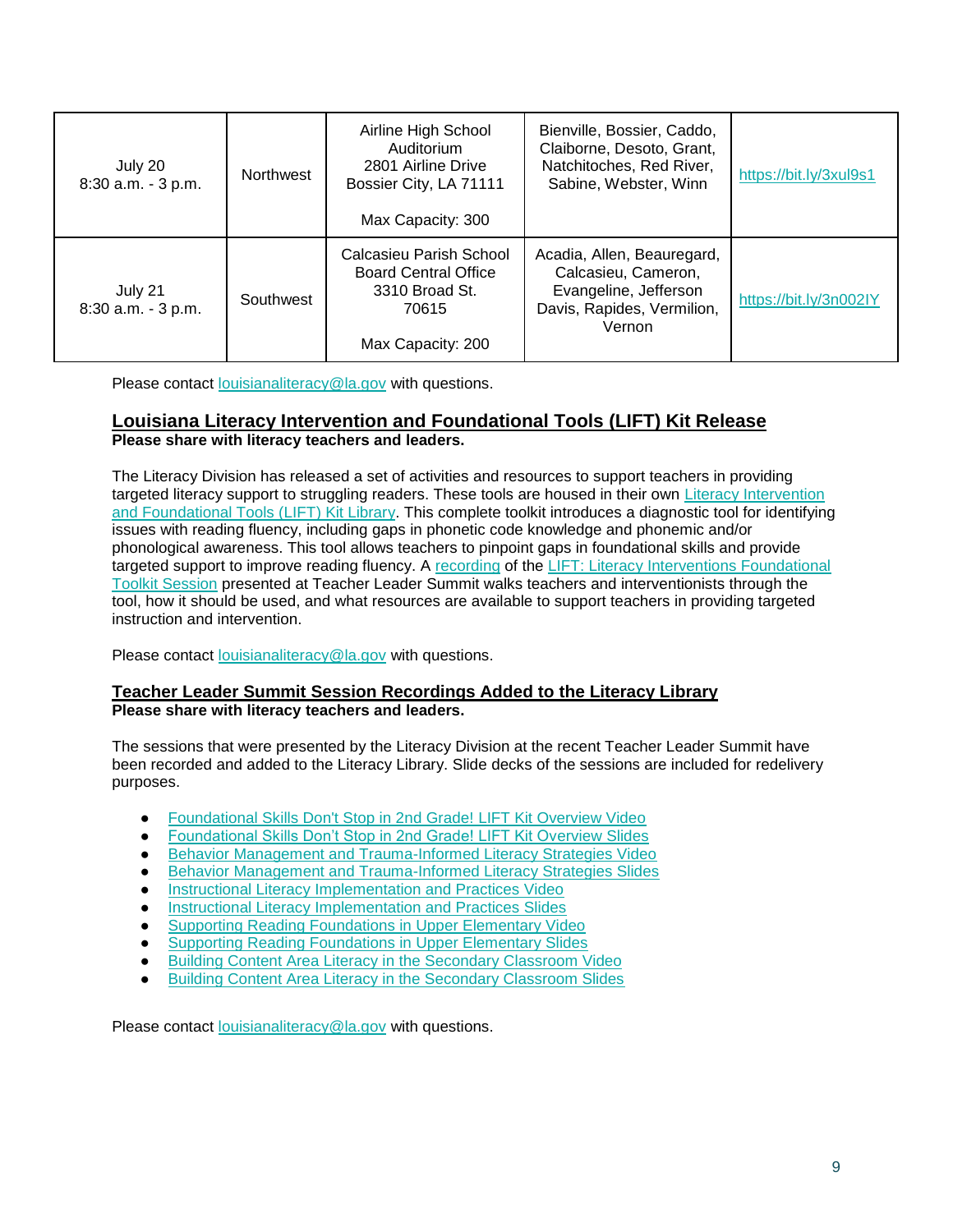# <span id="page-10-0"></span>**School Improvement**

## **School Support Institutes 2022 - 2023**

### **Please share with school and system leaders.**

### **School Support Institutes Webinar**

The Division of School Improvement will be hosting a webinar on June 29 from 10 to 10:30 a.m. This webinar will provide information on School Support Institutes and how the SSI pathways align to existing best practices supports that are provided by the LDOE and its vendor partners. Participants will be able to submit questions during this webinar.

- **Webinar Date and Time:** June 29 at 10 a.m.
- **Webinar Link:** <https://ldoe.zoom.us/j/97384699016>
- **Meeting ID#:** 973 8469 9016

### **School Support Institutes Registration**

[Registration](https://www.louisianabelieves.com/docs/default-source/district-support/school-support-institutes-registration.pdf?sfvrsn=1a696518_2) is now open for School Support Institutes 2022- 2023. The following types of traditional public and charter schools should register:

- CIR labeled schools
- UIR-A labeled schools
- UIN CLSD grant recipients to attend the Literacy Pathway
- Non-label schools in systems approved for Achieve! funding to attend SSI

The registration process for system leaders and school-based instructional leadership teams should be coordinated by the system's **SSI point of contact.** The point of contact is the system leader who has been designated to receive all SSI-related information. To assist with the registration process, the point of contact is responsible for ensuring that principals of designated schools complete SSI registration and for completing registration for any system leaders attending SSI per the [system seat allocation chart.](https://www.louisianabelieves.com/docs/default-source/district-support/school-support-institutes-overview.pdf?sfvrsn=6f16991f_10) Any system that has not yet designated a point of contact for SSI, should send that name and email address to [schoolimprovementdivision@la.gov.](mailto:schoolimprovementdivision@la.gov)

Updated information about SSI, including the registration directions, learning pathways, training dates/times, and venues can be accessed on the [Division of School Improvement page.](https://www.louisianabelieves.com/schools/school-improvement)

**Registration closes July 8, 2022.** Please contact [schoolimprovementdivision@la.gov](mailto:schoolimprovementdivision@la.gov) with questions.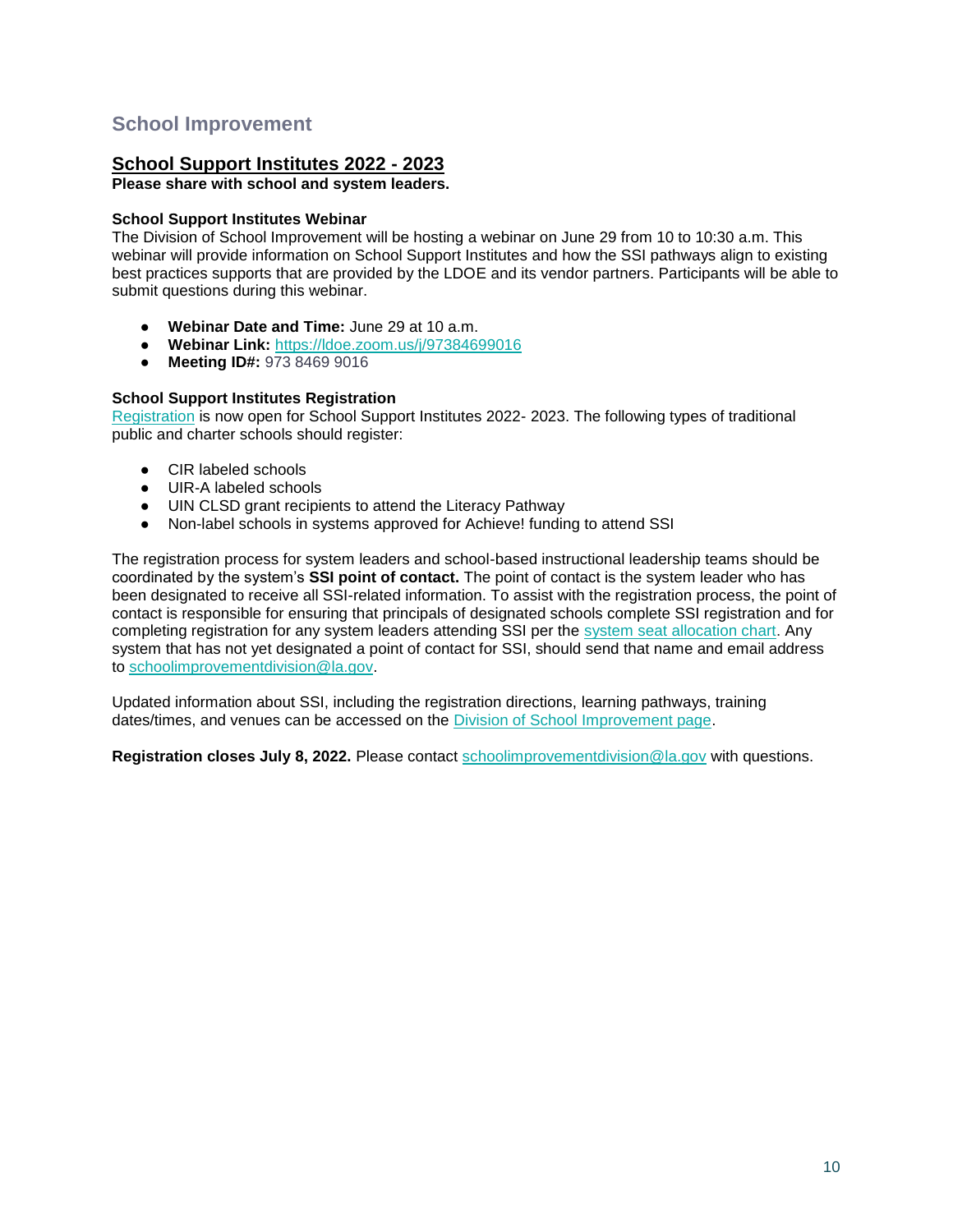# <span id="page-11-0"></span>**Reminders**

- [Assessment, Accountability and Analytics](#page-12-0)
- **[Career and College Readiness](#page-13-0)**
- [Teaching and Learning](#page-14-0)
	- o **[Academic Content](#page-14-1)** 
		- o [Educator Development](#page-14-2)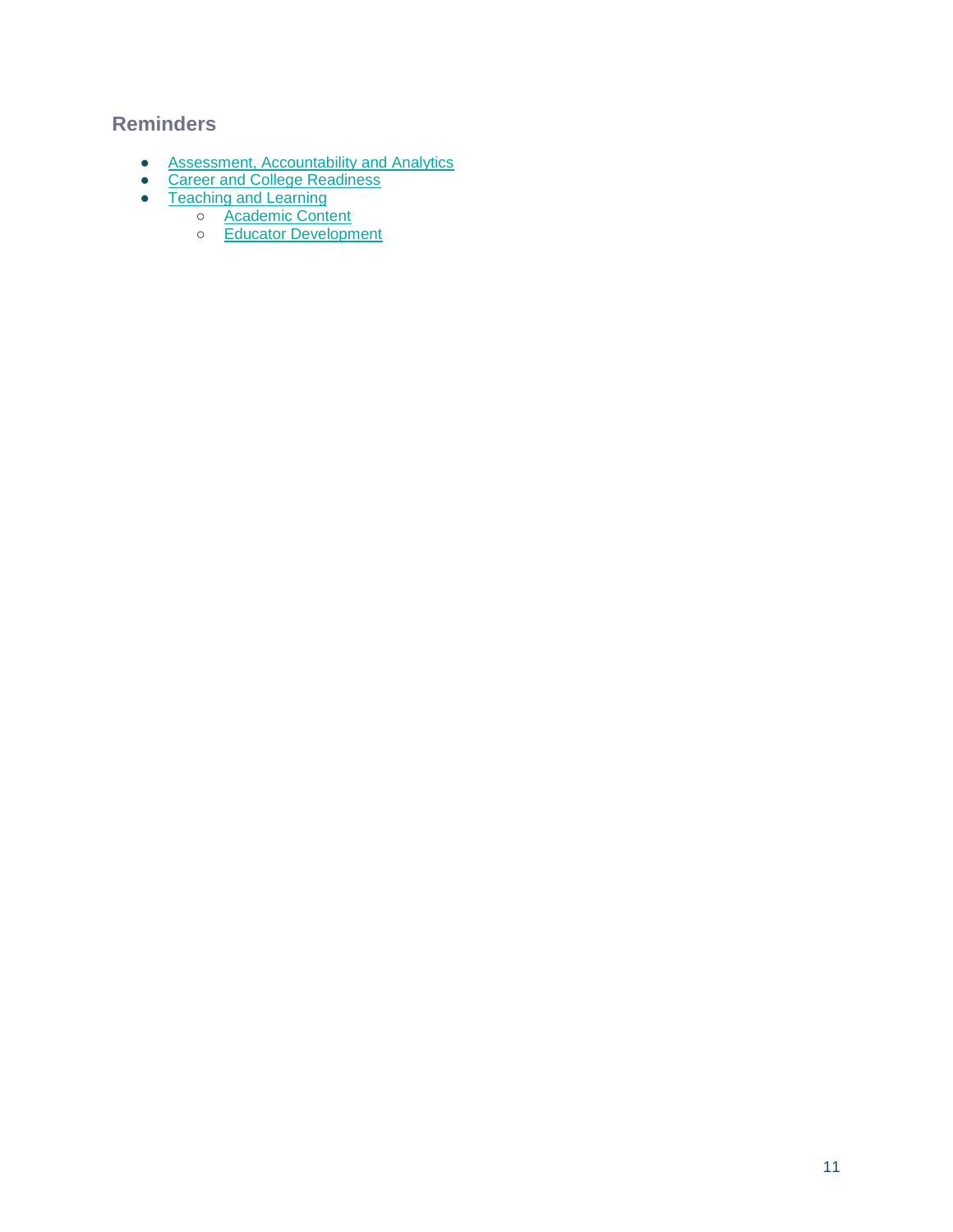# <span id="page-12-0"></span>*Assessments, Accountability and Analytics*

## **National Student Clearinghouse (College Enrollment) Data Sharing Agreement) Please share this information with system leaders.**

The LDOE has entered into an agreement with the National Student Clearinghouse to obtain college enrollment for high school graduating students. National Student Clearinghouse (NSC) is the only organization that has specific enrollment and degree information from over 3,600 colleges and universities throughout the United States, whose combined enrollment represents over 96 percent of all higher education enrollments nationwide. This is an opportunity for the LDOE to offset the cost for school systems by purchasing the data in a state-level contract funded by the LDOE. The LDOE will make these data available through EdLink to school systems that sign the data sharing agreement addendum, at no cost to schools. Pursuant to La R.S. 17:3912, the LDOE is charged with making college enrollment information available to legislators, all school systems, and the public. This information will inform Louisiana's high school graduates' postsecondary success.

Action item for school systems that have not already submitted this NSC addendum.

- 1. Review the LDOE-NSC executed agreement[:](https://urldefense.proofpoint.com/v2/url?u=https-3A__www.louisianabelieves.com_docs_default-2Dsource_data-2Dmanagement_national-2Dstudent-2Dclearinghouse-2D-2D-2D2022.pdf-3Fsfvrsn-3D7386518-5F2&d=DwMGaQ&c=xlPCXuHzMdaH2Flc1sgyicYpGQbQbU9KDEmgNF3_wI0&r=tfo0-czka-P8BMN0du3dPA&m=uadRfWRlT6LHVvjLybWdt1j7f2AnqAWd5f_plPO3irE&s=7KP7-ieeoXBHU_TwGcvZh7kMxAKbfvv5FLqmFebCAa0&e=) [NSC Agreement](https://urldefense.proofpoint.com/v2/url?u=https-3A__www.louisianabelieves.com_docs_default-2Dsource_data-2Dmanagement_national-2Dstudent-2Dclearinghouse-2D-2D-2D2022.pdf-3Fsfvrsn-3D7386518-5F2&d=DwMGaQ&c=xlPCXuHzMdaH2Flc1sgyicYpGQbQbU9KDEmgNF3_wI0&r=tfo0-czka-P8BMN0du3dPA&m=uadRfWRlT6LHVvjLybWdt1j7f2AnqAWd5f_plPO3irE&s=7KP7-ieeoXBHU_TwGcvZh7kMxAKbfvv5FLqmFebCAa0&e=)
- 2. Obtain school system superintendent signature on this opt-in addendum[:](https://www.louisianabelieves.com/docs/default-source/data-management/national-student-clearinghouse-(2022)---addendum.docx?sfvrsn=fa386518_2) [NSC Addendum](https://www.louisianabelieves.com/docs/default-source/data-management/national-student-clearinghouse-(2022)---addendum.docx?sfvrsn=fa386518_2)
- 3. Submit the [s](https://form.jotform.com/220685140413144)igned agreement to Idedata@la.gov or use this [Submission Link](https://form.jotform.com/220685140413144)

*If you are unsure if your school system has submitted the NSC addendum, please review th[e](https://datastudio.google.com/u/0/reporting/1arwh3223YKsaV7xjbgEJSf0uymYALvUH/page/ija3?params=%7B%22df2%22:%22include%25EE%2580%25800%25EE%2580%2580IN%25EE%2580%2580002%22%7D) [Data](https://datastudio.google.com/u/0/reporting/1arwh3223YKsaV7xjbgEJSf0uymYALvUH/page/ija3?params=%7B%22df2%22:%22include%25EE%2580%25800%25EE%2580%2580IN%25EE%2580%2580002%22%7D)  [Sharing Agreement Tracker.](https://datastudio.google.com/u/0/reporting/1arwh3223YKsaV7xjbgEJSf0uymYALvUH/page/ija3?params=%7B%22df2%22:%22include%25EE%2580%25800%25EE%2580%2580IN%25EE%2580%2580002%22%7D) This tracker indicates which agreements have been received.*

Please contact Idedata@la.gov with questions.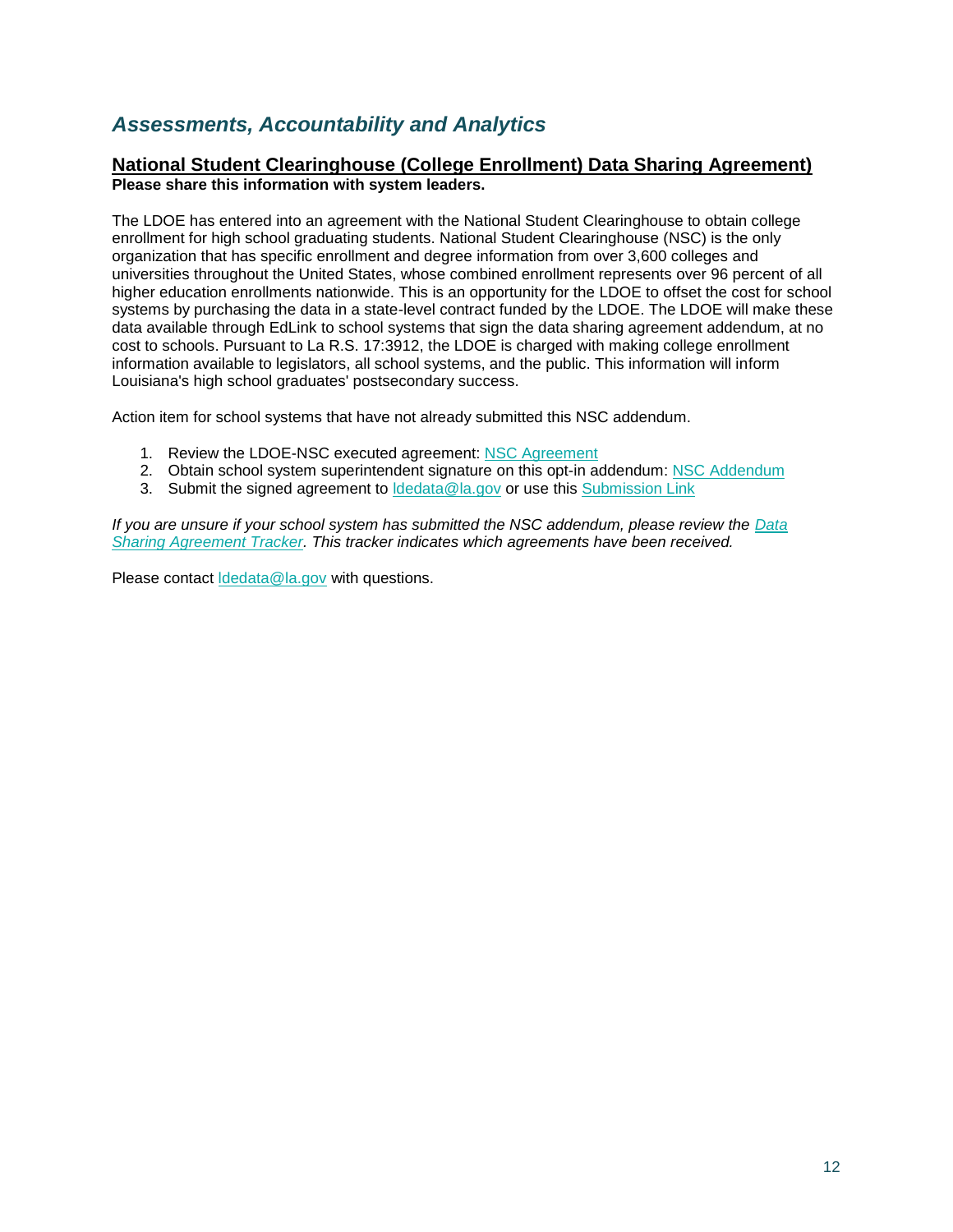# <span id="page-13-0"></span>*Career and College Readiness*

## **School Medicaid Transportation Reimbursement Webinar**

#### **Please share with school based Medicaid coordinators, special education directors and school business managers.**

School systems interested in seeking reimbursement for transportation costs related to Medicaid services should participate in this webinar to review program requirements.

- **Webinar Date and Time:** July 20 at 8:30 9:30 a.m.
- **Registration Link:**  <https://ldoe.zoom.us/j/95292889775?pwd=Yjk3elUvcWtCR2RIWkdLRGlsZ3ZaQT09>
- **Webinar Phone Number:** 1- 470-250 -9358 or +1-470-381-2552
- **Meeting ID:** 952 9288 9775

Please contact [elizabeth.duncan@la.gov](mailto:elizabeth.duncan@la.gov) with questions.

### **School Based Medicaid Learning Collaboratives**

#### **Please share with school based Medicaid coordinators, special education directors and school business managers.**

The LDOE is now seeking additional school systems to participate in the 2022-2023 Medicaid learning collaboratives. The learning collaborative is a series of 6 webinars for school Medicaid coordinators, business managers and related service coordinators.

Each collaborative will focus on a different aspect of the Medicaid program including allowable services, documentation, funding, reimbursement, random moment time study, and the audit process. Each session is scheduled to last 30-45 minutes. There will be multiple learning collaboratives over the course of the academic year.

Space is limited to 8 school systems for each learning collaborative. If you would like to participate in an upcoming learning collaborative, please [register your interest.](https://forms.gle/YiB95v7nCYKkGU2QA) The summer learning collaborative will begin on **July 25** and the fall learning collaborative will begin on **September 12**.

Please contact [elizabeth.duncan@la.gov](mailto:elizabeth.duncan@la.gov) with questions.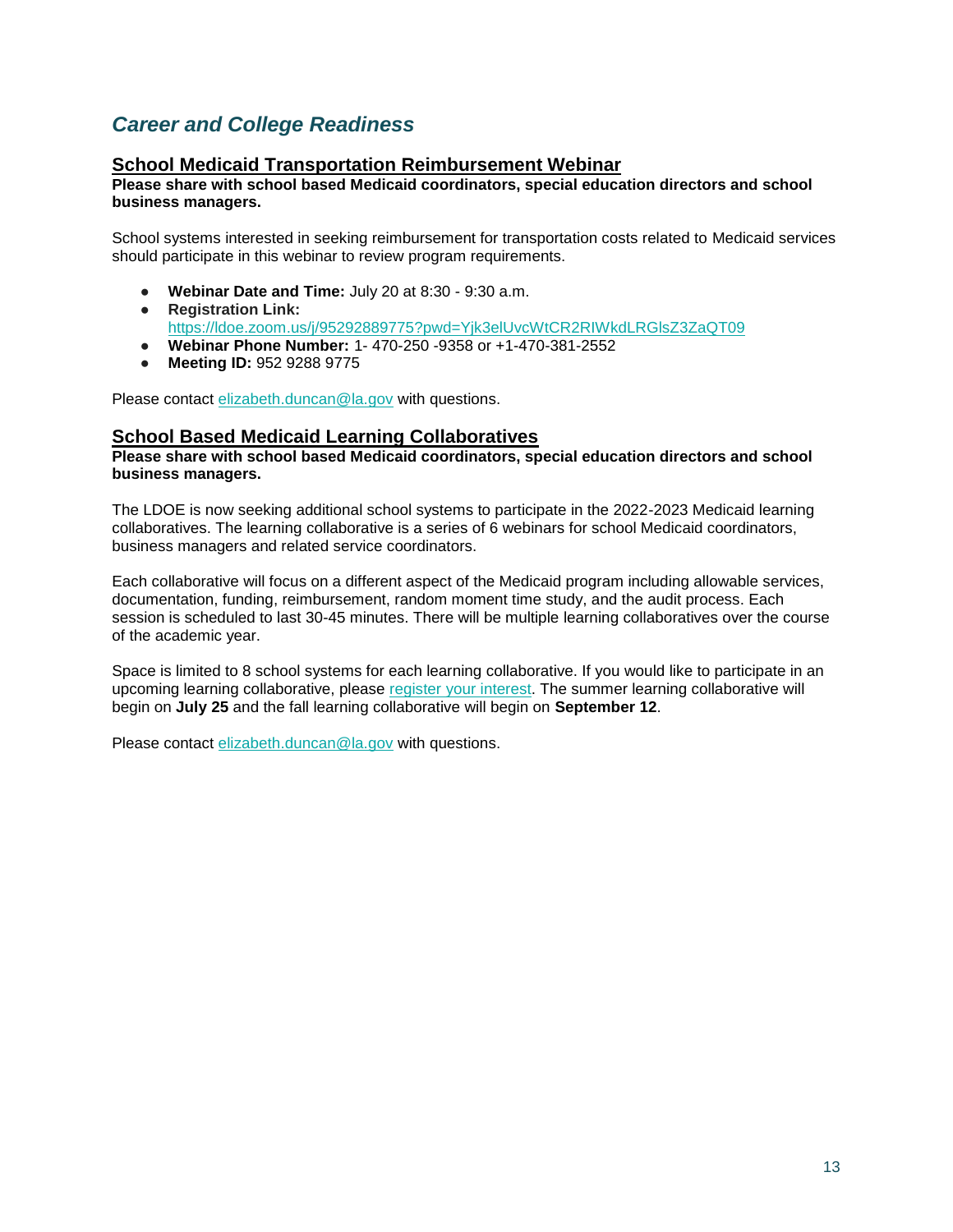# <span id="page-14-0"></span>*Teaching and Learning*

# <span id="page-14-1"></span>**Academic Content**

### **Biology, Chemistry, and Physics Curriculum Pilot Deadline Extended to July 1 Please share with principals, curriculum/science supervisors, and high schools supervisors.**

Any school systems planning to pilot [OpenSciEd High School](https://www.louisianabelieves.com/docs/default-source/year-long-planning/openscied-high-school-pilot.pdf) Biology, Chemistry, and/or Physics materials during the upcoming school year must be listed with the Department as a participating pilot system in order to obtain access to materials, professional learning, and implementation support. Systems who indicated plans to implement the pilot within Super App received communication regarding specific action steps required to confirm participation. Due to the nature of this pilot, opportunities to secure kit materials and professional learning are limited and time sensitive. Systems planning to participate in the pilot must contact [STEM@la.gov](mailto:STEM@la.gov) no later than July 1.

Please contact [STEM@la.gov](mailto:STEM@la.gov) with questions.

# <span id="page-14-2"></span>**Educator Development**

# **New Episode Released: Teacher Leader Lagniappe Podcast**

**Please share with school and system leaders.**

Teacher Leader Lagniappe offers a little something extra for Louisiana educators. As educators, we are leaders - leaders of our families, classrooms, schools, teams, and systems. Host Em Cooper shares inspiring stories from leaders in Louisiana and across the country. You'll hear from innovators, change agents, and experts that will empower you to grow in your profession. Educators can subscribe to th[e](https://www.buzzsprout.com/1804579) [podcast](https://www.buzzsprout.com/1804579) and listen to the latest episode.

#### **Season 2: Episode 1 - Defender of Wonder, Amanda Jones**

Em Cooper interviews Amanda Jones, Teacher-Librarian at Live Oak Middle School in Watson, Louisiana. Find out Amanda's favorites as an award-winning Librarian, her journey to becoming a beloved educator, and why Librarians are essential for schools. East Feliciana is highlighted for the experiences they provide students on learning about various careers in their community.

**Share Your Stories:** Educators can submit [pictures](https://www.louisianabelieves.com/podcast) of the great things happening in your school and system for our What's Making Me Smile segment.

Please contact [em.cooper@la.gov](mailto:em.cooper@la.gov) with questions.

## **CLASS® Train-the-Trainer Funding Opportunity**

### **Please share with systems leaders, school leaders, human resource directors, data directors, and teacher leaders.**

During the 2022-2023 school year, schools are encouraged to choose CLASS® or NIET Teaching and Learning Standards rubrics as an option to replace Compass for [K-2 Professional Practice.](https://www.louisianabelieves.com/docs/default-source/key-compass-resources/2022-2023-k-2-teacher-professional-practice.pdf?sfvrsn=96126518_4)

Maintaining trained, certified observers is an important component sustaining the use of CLASS® in K-2. Funding is available for the [CLASS® Observer Train-the-Trainer](https://www.louisianabelieves.com/docs/default-source/key-compass-resources/k-2-class-ttt-funding-opportunity_-spring-2022.pdf?sfvrsn=95126518_4) model for systems with CIR/UIR-A schools. At the school system level, the Train-the-Trainer model will allow school system leaders to build and sustain a cadre of certified observers.

Please contact [lori.pennison@la.gov](mailto:lori.pennison@la.gov) with questions.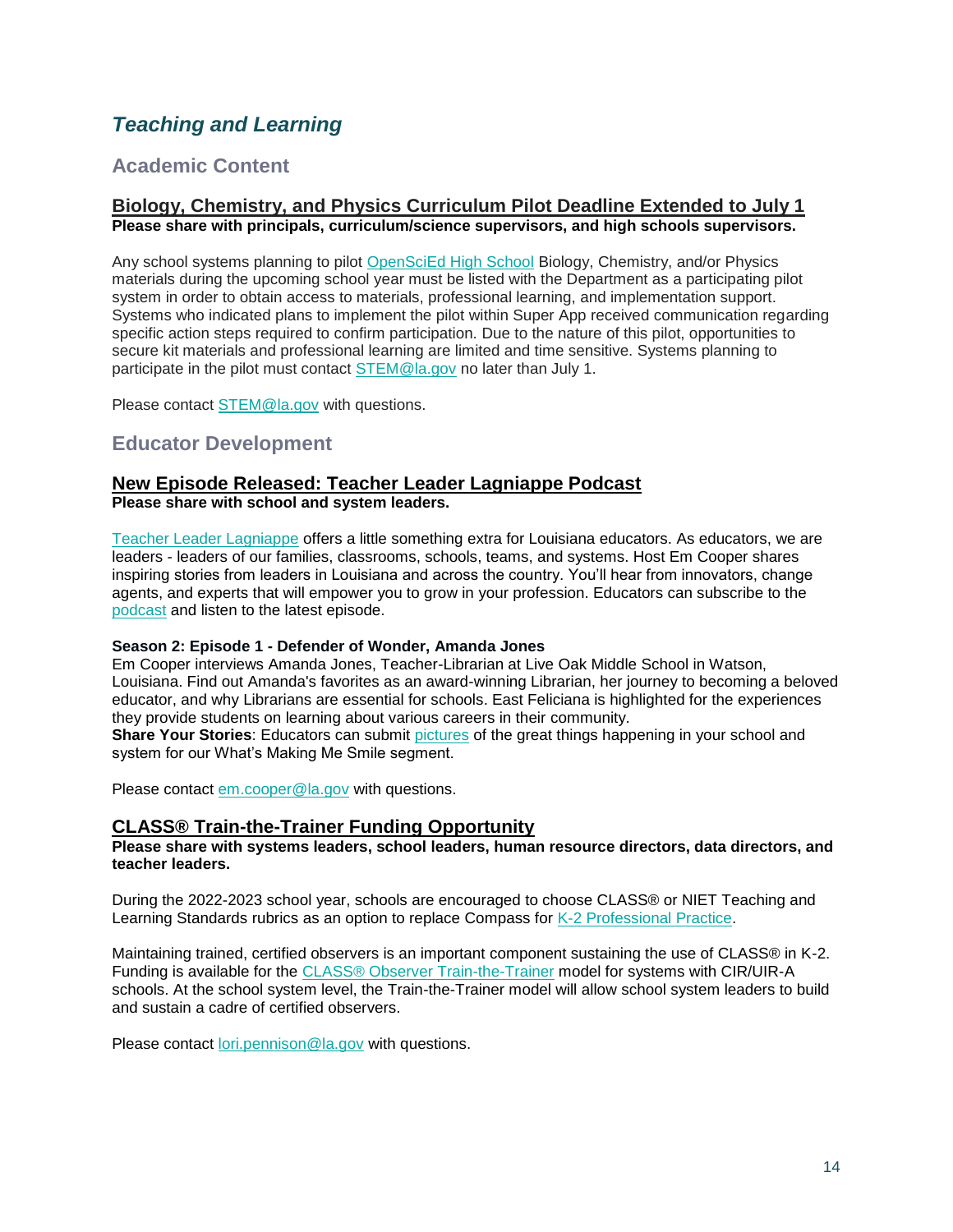# **2022-2023 Mentor Waiver Application**

### **Please share with school and system leaders.**

At the April BESE meeting, the Board approved a waiver for the Mentor policy for the 2022-2023 school year. Mentor teacher waivers will be granted on a case-by-case basis through the application process established by the LDOE and at no fee. The waiver will be issued by the LDOE for educators highly recommended by the Mentor's principal and who possess one or more of the following qualifications:

- 1. Two years of Highly Effective Compass ratings;
- 2. National Board Certification;
- 3. Statewide or national distinction for excellence in teaching;
- 4. Experience as a TAP mentor, master teacher, executive master teacher, or certified TAP evaluator;
- 5. Content leader experience, as evidenced by participation in Content Leader training or redelivery of professional development; or
- 6. Master's or doctorate in education and exemplary experience hosting student teachers.

The 2022-2023 Mentor Waiver [Application](https://louisianabelieves.smapply.io/prog/) will open on **July 19, 2022**.

Mentor Waiver Applications must be created by the system leader responsible for resident placement and/or Mentor recruitment and support. We encourage system leaders leading this work to attend one of the two Mentor Waiver Application [webinars.](https://ldoe.zoom.us/j/3455048179)

**Webinar Dates/Time:** July 19 from 10-11 a.m. or July 21 from 1:30-2:30 p.m. **Webinar Link:** <https://ldoe.zoom.us/j/3455048179> **Passcode:** 3455048179 **Phone:** 1-470-381-2552

Please contact [believeandprepare@la.gov](mailto:believeandprepare@la.gov) with questions.

# **Teacher Leader Summit**

**Please share with summit attendees.**

Louisiana's largest professional development event for educators opened May 31 for its tenth anniversary at the Ernest N. Morial Convention Center in New Orleans. Teacher Leader Summit brought together educators from across the state for an energy-filled, inspiring event that closes out one school year and inspires attendees in their planning for the next.

The theme of the tenth annual Teacher Leader Summit was **Making a Comeback**, a reference to the resiliency educators have demonstrated over the past several years and how Louisiana continues to make significant academic strides in the face of immense adversity.

To celebrate the 10th year and Making a Comeback, educators were invited to visit the photo booth throughout the week. Images taken at the photo booth were then compiled into a [mosaic image.](https://urldefense.proofpoint.com/v2/url?u=https-3A__ecs.page.link_Bqorp&d=DwMFaQ&c=xlPCXuHzMdaH2Flc1sgyicYpGQbQbU9KDEmgNF3_wI0&r=ud6Vc09FYp3oyW8DRMeTq4DgjZnjJaHdwHefwS7j_rw&m=_xgnsQnhP42lkVCsvCEA3hM6-0ZuROGBturbS-MF2Ds&s=7aRZ_0n75N-UM4YVsr1kZI9r-liUtLjGfjs6CNDGtVw&e=) Can you spot your photo?

Please contact [ldoeevents@la.gov](mailto:LDOEevents@la.gov) with questions.